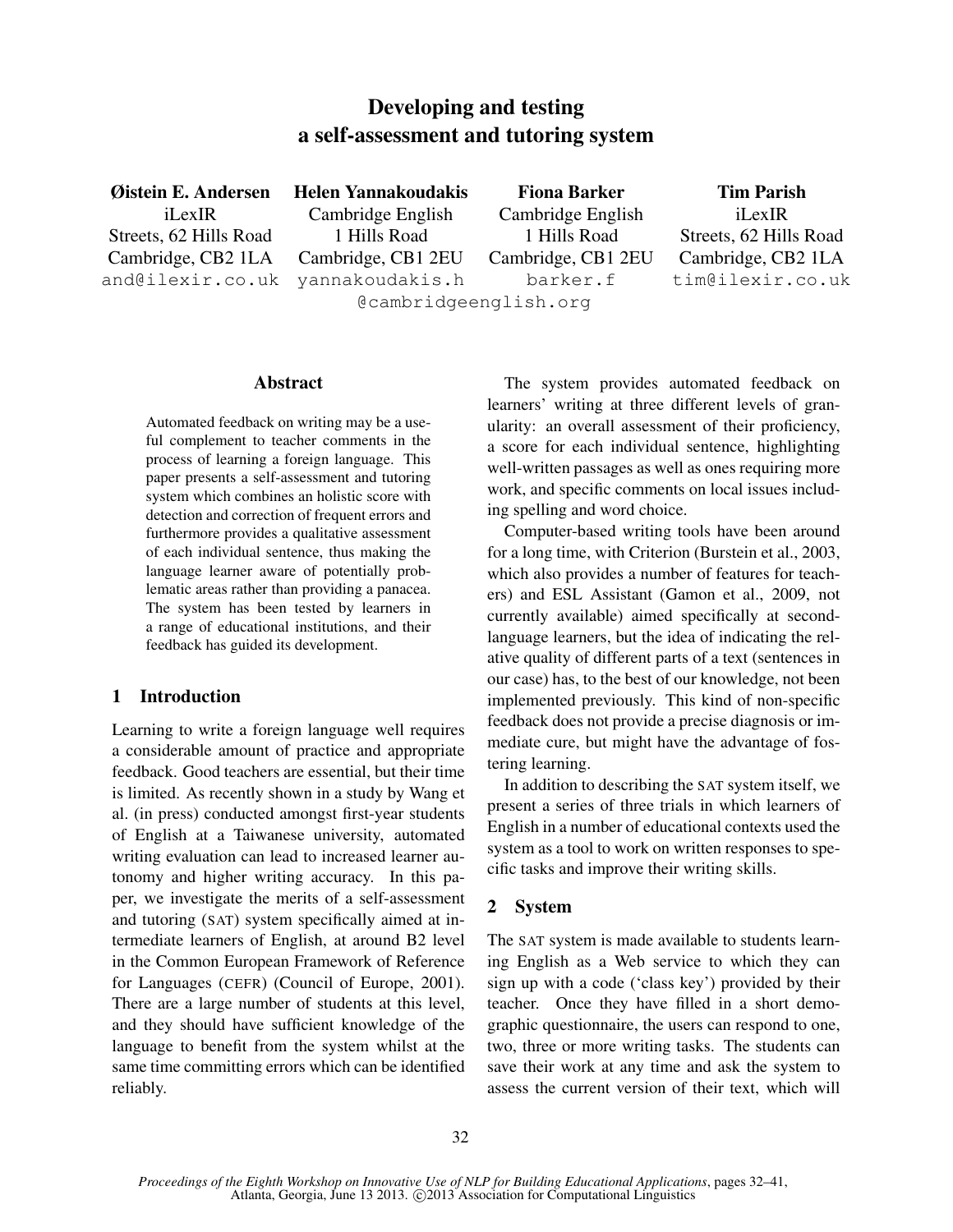| 000<br><b>SAT System</b>                                                                                                                                                                                                                    |  |  |  |
|---------------------------------------------------------------------------------------------------------------------------------------------------------------------------------------------------------------------------------------------|--|--|--|
| <b>SAT System</b> (beta)                                                                                                                                                                                                                    |  |  |  |
| Signed in as []. Sign out<br>Home                                                                                                                                                                                                           |  |  |  |
| <b>Edit task</b>                                                                                                                                                                                                                            |  |  |  |
| <b>Home of the future</b>                                                                                                                                                                                                                   |  |  |  |
| You see a competition in a magazine: We invite you to write about: [] The writer of the best article will win a prize! Write your article.                                                                                                  |  |  |  |
| <b>Assessed answer</b>                                                                                                                                                                                                                      |  |  |  |
| <b>Overall score</b><br>An overall score is assigned on a scale from red for a text that looks like it may be at intermediate level or below to<br>green for a text that shows some evidence of being at upper-intermediate level or above. |  |  |  |
| <b>Detailed feedback (Help)</b>                                                                                                                                                                                                             |  |  |  |
| Score feedback<br>Error feedback<br>Combined                                                                                                                                                                                                |  |  |  |
| This view combines the information contained in the score feedback and error feedback views. A red box indicates that explanations/corrections are available<br>and can be viewed by hovering over the relevant word.                       |  |  |  |
| Some people learn a foreign language in order to widen their horizons and etc. Others go sailing on the open sea. A maritime holyday abroad combines the two.                                                                               |  |  |  |
| Perhaps you prefer to stay on dry land. Can u sea the see from where you live?                                                                                                                                                              |  |  |  |
| <b>Change answer</b>                                                                                                                                                                                                                        |  |  |  |
| Some people learn a foreign language in order to widen their horizons and etc. Others go sailing on the open sea. A maritime holyday abroad combines the too.                                                                               |  |  |  |
| Perhaps you prefer to stay on dry land. Can u sea the see from were you live?                                                                                                                                                               |  |  |  |
| Word count: 45<br><b>Save</b>                                                                                                                                                                                                               |  |  |  |
|                                                                                                                                                                                                                                             |  |  |  |

Figure 1: SAT system screen where students can see the automated feedback and revise their piece of writing. The 'score feedback' and 'error feedback' views are shown in Figures 2 and 3.

give feedback as shown in Figure 1 and described in more detail in the following subsections. Assessment times are currently around 15sec, which facilitates incremental and exploratory editing of a text to improve it, giving the students the ability to try out different ways of correcting a problematic turn of phrase. The teacher can see which students have signed up and look at the last saved version of their responses. Finally, the students are asked to answer a few questions about their experience with the system.

#### 2.1 Text assessment

The SAT system provides an overall assessment of someone's proficiency by automatically analysing and scoring the text as a whole. There is a large body of literature with regard to automated text scoring systems (Page, 1968; Rudner and Liang, 2002;

Attali and Burstein, 2006; Briscoe et al., 2010). Existing systems, overviews of which have been published in various studies (Dikli, 2006; Williamson, 2009; Shermis and Hamner, 2012), involve a large range of techniques, such as discriminative and generative machine learning, clustering algorithms and vectorial semantics, as well as syntactic parsers.

We approach automated text assessment as a supervised machine learning problem, which enables us to take advantage of existing annotated data. We use the publically-available First Certificate in English (FCE) dataset of upper-intermediate learner English (Yannakoudakis et al., 2011) and focus on assessing general linguistic competence. Systems that measure English competence directly are easier and faster to deploy, since they are more likely to be reusable and generalise better across different genres than topic-specific ones, which are not immediately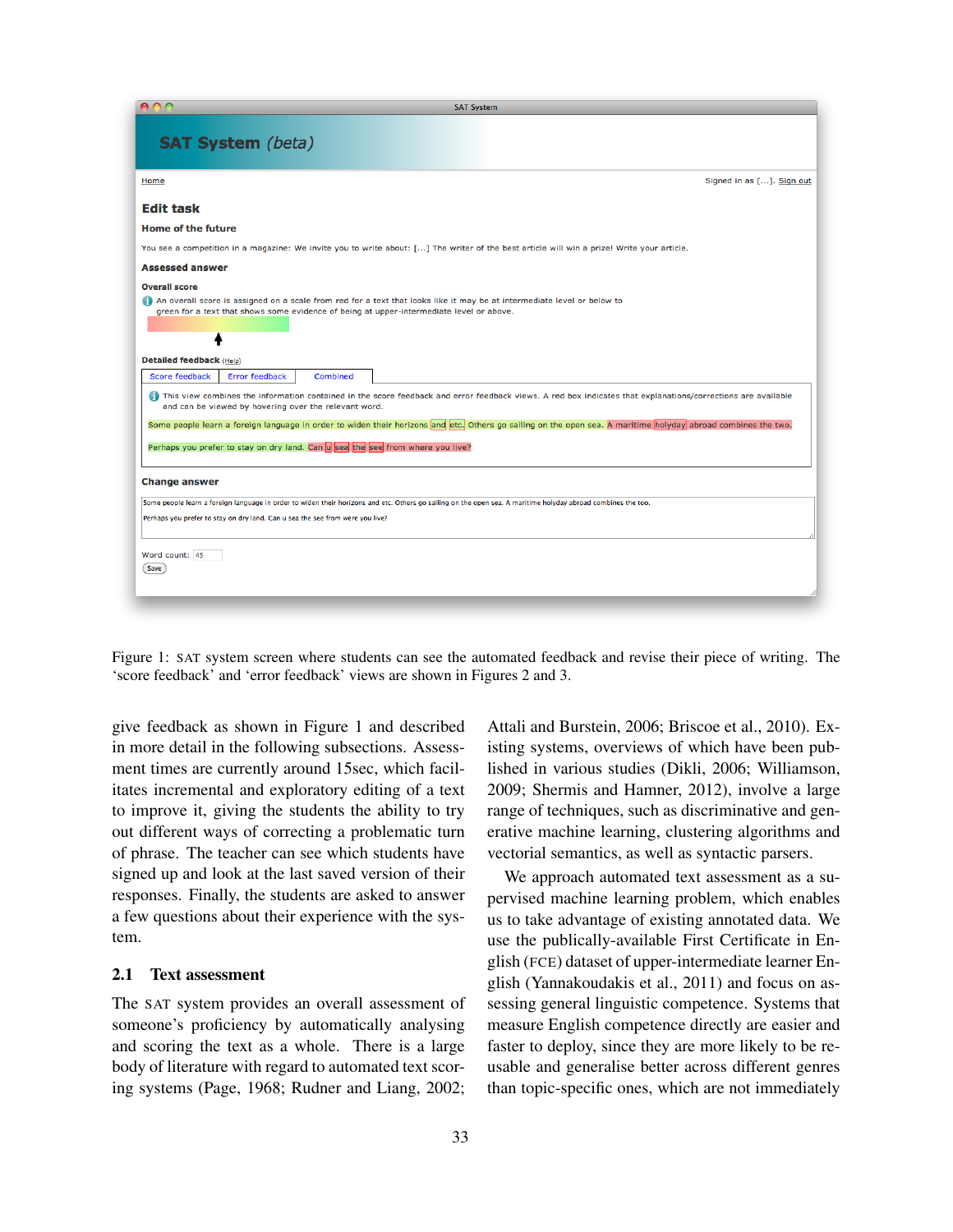usable when new tasks are added, since the model cannot be applied until a substantial amount of manually annotated responses have been collected for a specific prompt.

Following previous research, we employ discriminative ranking, which has been shown to achieve state-of-the-art results on the task of assessing free-text writing competence (Yannakoudakis et al., 2011). The underlying idea is that high-scoring texts (or 'scripts') should receive a higher rank than lowscoring ones. We train a linear ranking perceptron (Bös and Opper, 1998) on features derived from previous work (namely, lexical and grammatical properties of text) and compare it to our previous model (Yannakoudakis et al., 2011), which is trained using ranking Support Vector Machines (Joachims, 2002). Our new perceptron model achieves 0.740 and 0.765 Pearson product-moment (r) and Spearman's rank correlation coefficient  $(\rho)$  respectively between the gold and predicted scores; this is comparable to our previous SVM model, which achieves 0.741 and 0.773, and the differences are not significant.

In order to provide scoring feedback<sup>1</sup> based on the predictions of our model, we use visual presentations. Visualisation techniques allow us to go beyond the mere display of a number, can stimulate the learners' visual perceptions, and, when used appropriately, information can be displayed in an intuitive and easily interpretable way. Furthermore, aesthetics in computer-based interfaces have been shown to have an effect on the users. For example, Ben-Bassat et al. (2006) have found an interdependence between perceived aesthetics and usability in questionnairebased assessments, and have shown that users' preferences are not necessarily based only upon performance; aesthetics also play a role.

More specifically, we assign an overall score on a scale from red for a text that looks like it may be at intermediate level or below to green for a text that shows some evidence of being at upper-intermediate level (the level assessed by the FCE exam) or above (*i.e.,* advanced). This is illustrated in Figure 1 below the *Overall score* section, where an arrow is used to indicate the level of text quality on a colour gradient defined by the two extreme points, red and green. A text with the highest score possible would indicate that the learner has potentially shown evidence of being at a level higher than that assessed by FCE, the latter, of course, being dependent on the extent to which higher-order linguistic skills are elicited by the prompts. On the contrary, a very low score indicates poor linguistic abilities corresponding to a lower level.

Although exams that encompass the full range of language proficiency exhibited at different stages of learning are hard to design, the FCE exam, benchmarked at the B2 level and reserving some of its score range for performances beneath and beyond, allows us to roughly estimate someone's proficiency as being far below, just below, around or above an upper intermediate level. The task of predicting attainment levels has recently started to receive attention (Dickinson et al., 2012; Hawkins and Filipovic,´ 2012).

#### 2.2 Sentence evaluation

The second component of the SAT system automatically assesses and scores the quality of individual sentences, independently of their context. The challenge of assessing intra-sentential quality lies in the limited linguistic evidence that can be extracted automatically from relatively short sentences for them to be assessed reliably, in addition to the difficulty in acquiring annotated data, since rating a response sentence by sentence is not something examiners typically do and would therefore require an additional and expensive manual annotation effort.

Previous work has primarily focused on automatic content scoring of short answers, ranging from a few words to a few sentences (Pulman and Sukkarieh, 2005; Attali et al., 2008; Mohler et al., 2011; Ziai et al., 2012). On the other hand, scoring of individual sentences with respect to their linguistic quality, specifically in learner texts, has received considerably less attention. Higgins et al. (2004) devised guidelines for the manual annotation of sentences in learner texts, and evaluated a rule-based approach that classifies sentences with respect to clarity of expression based on grammar, mechanics and word usage errors; however, their system performs binary classification, whereas we are focusing on scoring sentences. Writing instruction tools, such as Criterion (Burstein et al., 2003), give advice on stylistic

<sup>&</sup>lt;sup>1</sup>Note that ranks can be transformed to scores through linear regression, while correlation remains unaltered as it is invariant to linear transformations.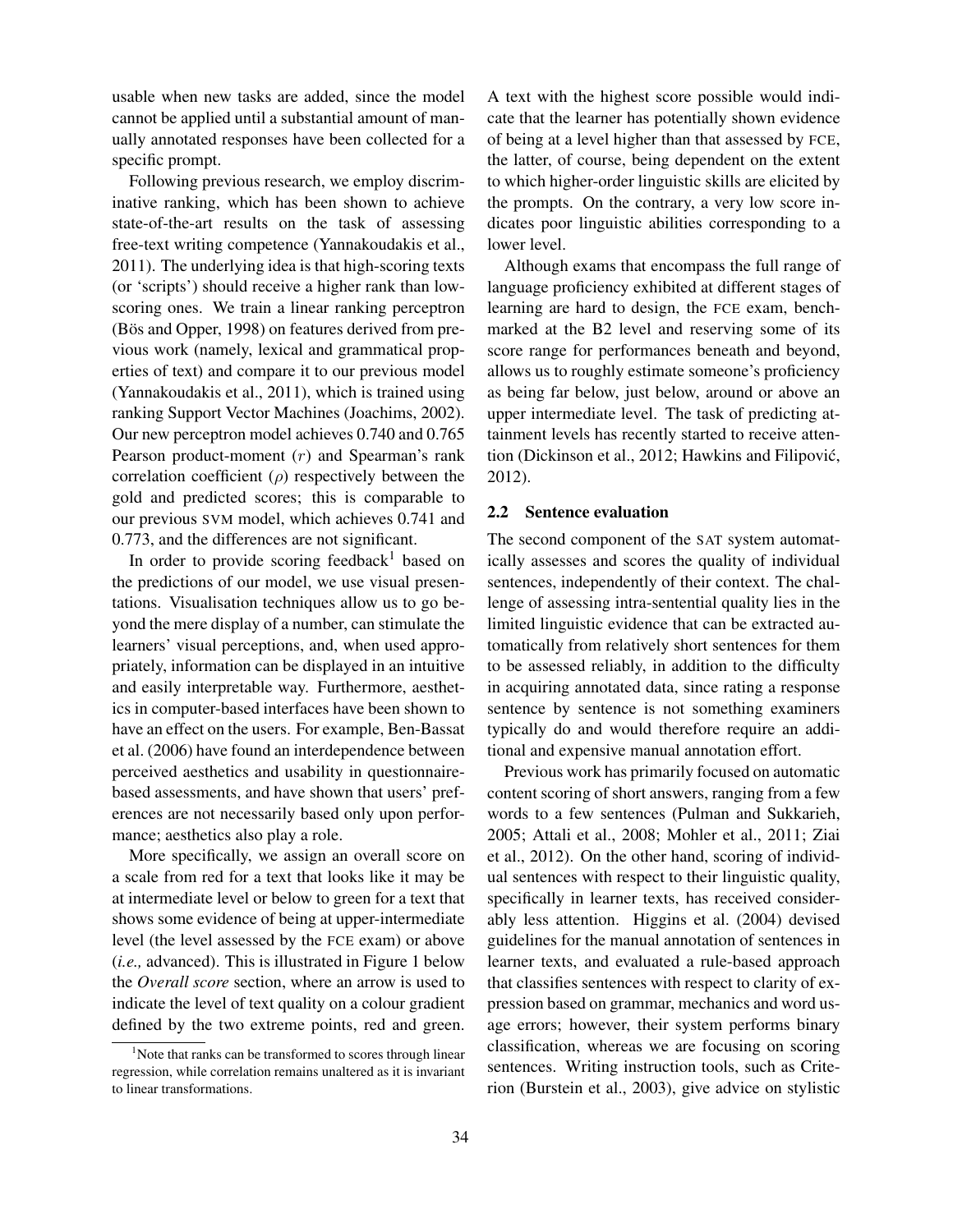and organisational issues and automatically detect a variety of errors in the text, though they do not explicitly allow for an overall evaluation of sentences with respect to various writing aspects. The latter, used in combination with an error feedback component (see Section 2.3), can be a useful instrument informing learners about the severity of their mistakes; for example, although sentences may contain some errors, they may still maintain a certain level of acceptability that does not impede communication. Moreover, indicating problematic regions may be better from a pedagogic point of view than detecting and correcting all errors identified in the text.

To date, there is no publically available annotated dataset consisting of sentences marked with a score representing their linguistic quality. Manual annotation is typically expensive and time-consuming, and a certain amount of annotator training is generally required. Instead, we exploit already available annotated data – scores and error annotation in the FCE dataset – and evaluate various approaches, two of which are: a) to use the script-level model (see Section 2.1) to predict sentence quality scores, and b) to use the script-level score divided by the total number of (manually annotated) errors in a sentence as pseudo-gold labels to train a sentence-level model.

As the models above are expected to contain a certain amount of noise, it is imperative that we identify evaluation measures that are indicative of our application – that is, assign higher scores to highquality sentences compared to low-quality ones – and not only depend on the labels they have been trained on. More specifically, we use correlation with pseudo-gold scores ( $r_g$  and  $\rho_g$ ; not applicable to the script-level model), correlation with the scriptlevel scores by first averaging predicted sentencelevel scores ( $r_s$  and  $\rho_s$ ), correlation with error counts  $(r_e$  and  $\rho_e$ ), average precision (AP) and pairwise accuracy. AP is a measure used in information retrieval to evaluate systems that return a ranked list of documents. Herein, sentences are ranked by their predicted scores, precision is calculated at each correct sentence (that is, containing no errors), and averaged over all correct sentences (in other words, we treat sentences with no errors as the 'relevant documents'). Pairwise accuracy is calculated based on the number of times the corrected sentence (available through the error annotation in the FCE dataset)

is ranked higher than the original one written by the candidate, ignoring sentences without errors. Correlation with error counts, average precision and pairwise accuracy are particularly important as they reflect more directly the extent to which good and bad sentences are discriminated. Again, in both cases, we employ a linear ranking perceptron.

We conducted a series of experiments on a separate development set to evaluate the performance of features beyond the ones used in the script-level model. The final results, reported in Table 1, are calculated on the FCE test set (Yannakoudakis et al., 2011).

Our best configuration is model b, which achieves the highest results according to most evaluation measures with a feature space consisting of 1) error counts identified through the absence of word trigrams in a large background corpus, 2) phrasestructure rules, 3) presence of frequent errors, as well as the number of words defining an error, as described in Section 2.3, 4) the presence of main verbs, nouns, adjectives, subordinating conjuctions and adverbs, 5) affixes and 6) the presence of clausal subjects and modifiers. The texts were parsed using RASP (Briscoe et al., 2006).

Model a, the script-level model, does not work as well at the sentence level. However, it does perform better when evaluated against script-level scores  $(r<sub>s</sub>)$ and  $\rho_s$ ), and this is expected given that it is trained directly on gold script-level scores. On the other hand, this evaluation measure is not as indicative of good performance in our application as the others, as it does not take into account the varying quality of individual sentences within a script.

Training the script-level model with different feature sets (including those utilised in the sentencelevel model) did not yield an improvement in performance (the results are omitted due to space restrictions). Additional experiments were conducted to investigate the effect of training the sentence-level model with different pseudo-gold labels (*e.g.*, additive/subtractive pseudo-gold scores rather than divisive/multiplicative), but the results are not reported here as the difference in performance was not substantial.

Table 1 shows that better performance can be achieved with our pseudo-gold labels, used to train a model at the sentence level, rather than gold la-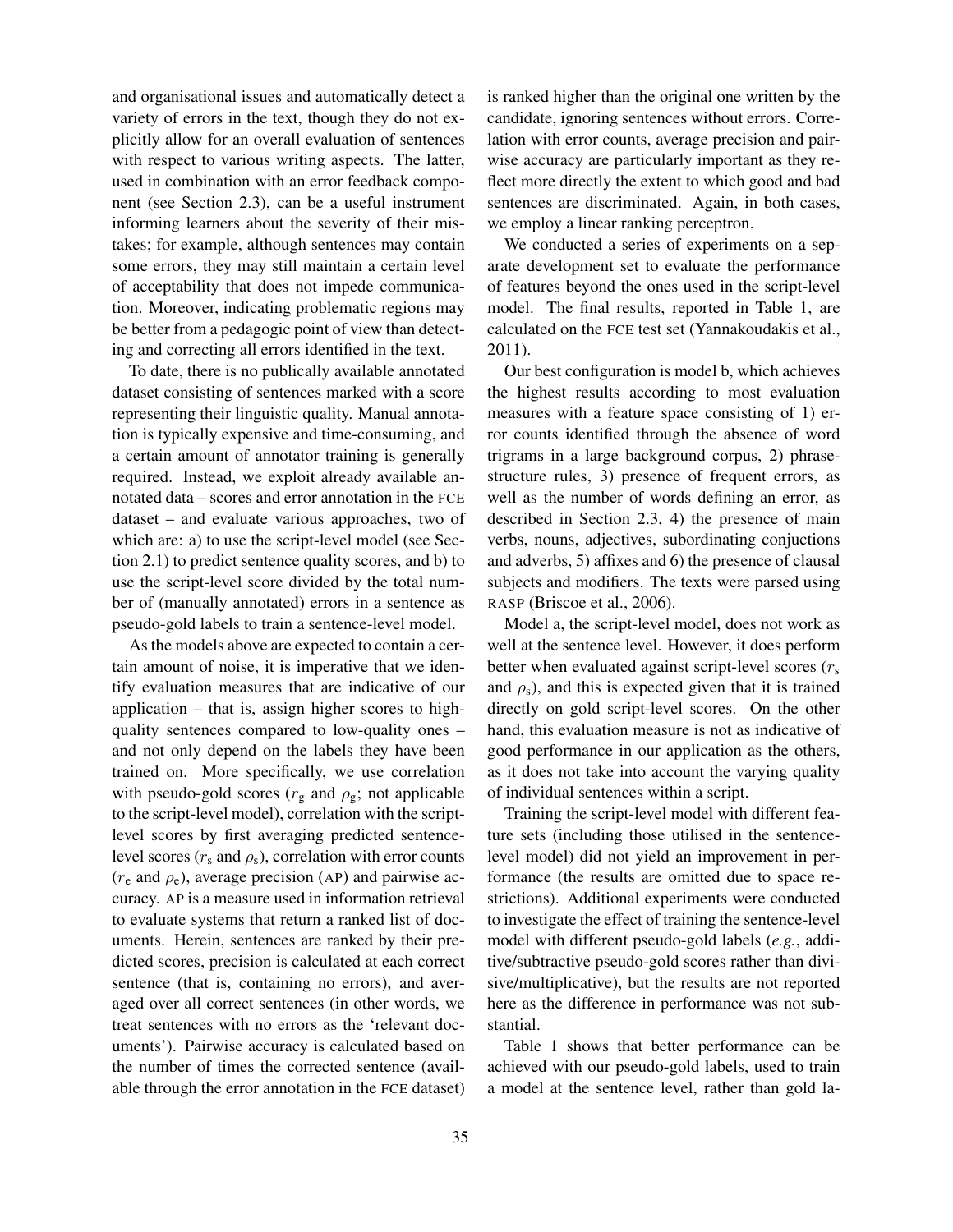|                     | Model a  | Model b  |
|---------------------|----------|----------|
| $r_{\rm g}$         |          | 0.550    |
| $\rho_{\texttt{g}}$ |          | 0.646    |
| $r_{\rm s}$         | 0.572    | 0.385    |
| $\rho_{\rm s}$      | 0.578    | 0.301    |
| $r_{\rm e}$         | $-0.111$ | $-0.750$ |
| $\rho_e$            | $-0.078$ | $-0.702$ |
| AP                  | 0.393    | 0.747    |
| Pairwise            |          |          |
| Correct             | 0.608    | 0.703    |
| Incorrect           | 0.359    | 0.204    |

Table 1: Results on the FCE test set for the script-level model (a) and our model (b).

bels at the script level. To evaluate this further, we trained a sentence-level model using the scriptlevel scores as labels (that is, sentences within the same script are all assigned the same label/score). However, this did not improve performance (again, the results are omitted due to space restrictions). We also point out that the best-performing feature space (described above) is based on text properties that are more likely to be present in relatively short sentences (*e.g.,* the presence of main verbs), compared to those used for script-level models in previous work (Yannakoudakis et al., 2011), such as word and part-of-speech bigrams and trigrams, which may be too sparse for a sentence-level model.

Analogously to what we did to present the overall score, we developed a sentence score feedback view to indicate the general quality of the sentences, as given by our best model, by highlighting each of them with a background colour ranging from green for a well-written sentence, via yellow and orange for a sentence which the system thinks is acceptable, to dark orange and red for a sentence which may have a few problems. Figure 2 shows how the SAT system evaluates and colour-codes a few authentic student-written sentences containing errors, as well as their corrected counterparts based on the error-coding in the FCE test set. Overall, the system correctly identifies correct and incorrect versions of each sentence, attributing a higher score (greener colour) to the corrected sentence in each pair.

#### 2.3 Word-level feedback

Basic spelling checkers have been around since the 1970s and grammar checkers since the 1980s (Kukich, 1992), but misleading 'corrections' may be bewildering (Galletta et al., 2005), and the systems do not always focus on the kinds of error frequently committed, even less so in the case of learners as was pointed out early on by Liou (1992), who tested commercial grammar checkers on and developed a system for detecting common errors in Taiwanese learners' writing.

For word-level feedback within the SAT system, we have implemented a method similar to one we have used earlier in the context of pre-annotation of learner corpora (Andersen, 2011). To ensure high precision and good coverage of local errors typically committed by learners, error rules are generated from the Cambridge Learner Corpus (CLC) (Nicholls, 2003) to detect word unigrams, bigrams and trigrams which have been annotated as incorrect at least five times and at least ninety per cent of the times they occur. This way, rules can be extracted from the existing error annotation in the corpus, obviating the need for manually constructed malrules, although the rules obtained by the two different methods may to some extent be complementary. In addition to corpus-derived rules, many classes of incorrect but plausible derivational and inflectional morphology are detected by means of rules derived from a machine-readable dictionary. Many mistakes are still not detected, but precision has been found to be more important in terms of learning effect (Nagata and Nakatani, 2010), and errors missed by this module will often give lower sentence scores.

Figure 3 illustrates some types of error detected by the system. The feedback text is generated from a small number of templates corresponding to different categories of error marked up in the CLC.

We are currently working on extending this part of the system with more general rules in addition to word n-grams, *e.g.,* part-of-speech tags and grammatical relations, in order to detect more errors without loss in precision.

#### 3 Trials

After the SAT system had been developed, a series of trials were set up in order to test the online sys-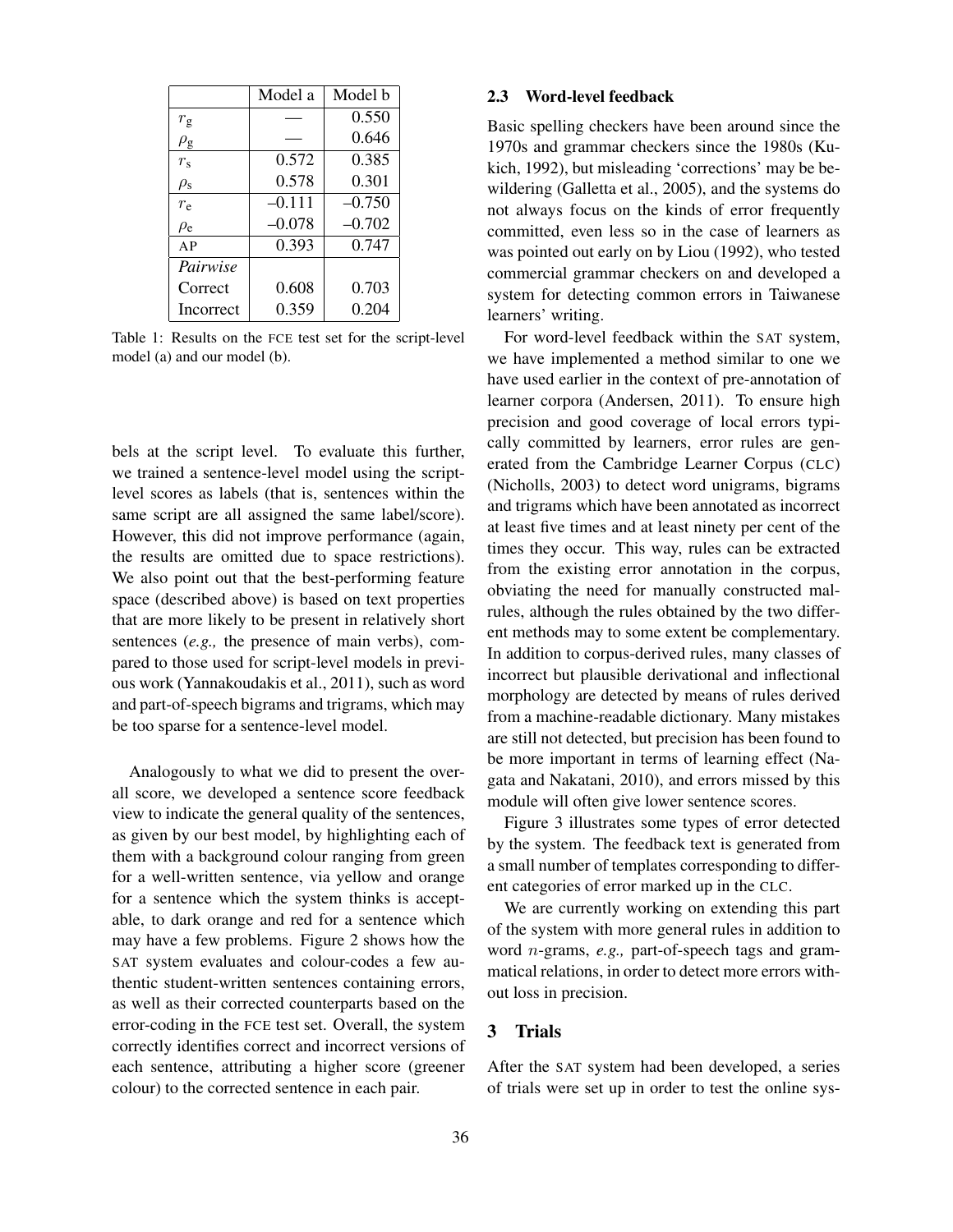| Score feedback                                                                                                                                                                                                                                             | Error feedback | Combined                                                  |                                                                                                                                     |
|------------------------------------------------------------------------------------------------------------------------------------------------------------------------------------------------------------------------------------------------------------|----------------|-----------------------------------------------------------|-------------------------------------------------------------------------------------------------------------------------------------|
| This view indicates the general quality of each sentence using a colour ranging from green for a well-written sentence via yellow and orange for a sentence<br>which the system thinks is acceptable, to red for a sentence which may have a few problems. |                |                                                           |                                                                                                                                     |
|                                                                                                                                                                                                                                                            |                |                                                           | In the past people didn't have electricity and if they wanted, for example, to read or to cook something they used to light a fire. |
|                                                                                                                                                                                                                                                            |                |                                                           | You must have a TV because you can learn about what is happening in the world and you can see some places that you haven't been to. |
|                                                                                                                                                                                                                                                            |                | You can enjoy watching a film if you have some free time. |                                                                                                                                     |
|                                                                                                                                                                                                                                                            |                |                                                           | In our daily life, however, we seldom notice how easy a life we've got or, what is more, how difficult our grandparents found it.   |
|                                                                                                                                                                                                                                                            |                |                                                           |                                                                                                                                     |
| Score feedback                                                                                                                                                                                                                                             | Error feedback | Combined                                                  |                                                                                                                                     |
| This view indicates the general quality of each sentence using a colour ranging from green for a well-written sentence via yellow and orange for a sentence<br>which the system thinks is acceptable, to red for a sentence which may have a few problems. |                |                                                           |                                                                                                                                     |
| In the past the people didn't have electiity and if they wanted for example to read or to cook something they used to do in the fire.                                                                                                                      |                |                                                           |                                                                                                                                     |
| You must have TV because you can liten what it happend in the world and you can watch some places that you didn't go.                                                                                                                                      |                |                                                           |                                                                                                                                     |
| You can enjoy you time to watch a film if you have free time.                                                                                                                                                                                              |                |                                                           |                                                                                                                                     |
| In our daily life, however, we seldom notice how much convinient life we've got, what is more, how much inconvinient our grandparents had got.                                                                                                             |                |                                                           |                                                                                                                                     |
|                                                                                                                                                                                                                                                            |                |                                                           |                                                                                                                                     |

Figure 2: Examples of correct sentences (top) and incorrect ones (bottom) colour-coded by the SAT system.

|                                             | Score feedback       | Error feedback                                         | Combined                                                                                          |                                                                           |                                                                                                                                                                                                                                                                                                                                                                                                                                             |
|---------------------------------------------|----------------------|--------------------------------------------------------|---------------------------------------------------------------------------------------------------|---------------------------------------------------------------------------|---------------------------------------------------------------------------------------------------------------------------------------------------------------------------------------------------------------------------------------------------------------------------------------------------------------------------------------------------------------------------------------------------------------------------------------------|
|                                             | m                    |                                                        | over a red box highlights the associated word/error.                                              |                                                                           | This view identifies specific words that may have been used incorrectly. Explanations and suggested corrections are provided in a separate column. Hovering                                                                                                                                                                                                                                                                                 |
|                                             | <b>Response text</b> |                                                        |                                                                                                   |                                                                           | <b>Possible errors</b>                                                                                                                                                                                                                                                                                                                                                                                                                      |
|                                             |                      | etc. Others go sailing on the open sea.                |                                                                                                   | Some people learn a foreign language in order to widen their horizons and | and Insertion: This word may not actually be needed.<br>etc. Substitution: A different word might work better here. Have you<br>contemplated using 'so on'?                                                                                                                                                                                                                                                                                 |
| A maritime holyday abroad combines the two. |                      |                                                        | holyday Spelling: This looks like a misspelling. People often write this instead of<br>'holiday'. |                                                                           |                                                                                                                                                                                                                                                                                                                                                                                                                                             |
|                                             |                      | Perhaps you prefer to stay on dry land.                |                                                                                                   |                                                                           |                                                                                                                                                                                                                                                                                                                                                                                                                                             |
|                                             |                      | Can   u     sea     the     see   from where you live? |                                                                                                   |                                                                           | u Register: The word you have chosen might be inappropriate for this writing<br>task. If so, 'you' would be a more conventional choice.<br>sea Confusion: You may have confused this with a similar-looking word. 'see'<br>seems more likely in this context.<br>the Insertion: This word may not actually be needed.<br>see Confusion: You may have confused this with a similar-looking word. 'sea'<br>seems more likely in this context. |

Figure 3: The *error feedback* view identifies specific words that may have been used incorrectly. Explanations and suggested corrections are provided in a separate column. The system actually proposes two different corrections for *and etc.*, namely *etc.* and *and so on*; the user will have to choose one or the other. The confusion between the verb *see* and the noun *sea* is identified, but the *the* is not actually unnecessary; in this case, the system has been led astray by the surrounding errors.

tem and to collect feedback from language learners and their teachers in a variety of contexts. Three trials were undertaken in November 2012, December 2012 and in March 2013, with changes made to the system between each pair of trials.

English Profile Network member institutions were contacted who had access to language learners and who had previously participated in data collection for the English Profile Programme<sup>2</sup>. Teachers at universities, secondary schools and private language schools signed up for two or more trials so that their learners could use and provide feedback on several iterations of the SAT system. Certificates of participation were offered to encourage involvement in the trials.

Ten institutions were involved from nine countries, namely Belgium, the Czech Republic, France, Lithuania, Poland, Romania, Russia, Slovakia and Spain. Eight universities, one secondary school and one private language school were represented, including specialist and generalist institutions of educational sciences, agricultural science, veterinary medicine and foreign languages. Each trial had between 4 and 8 institutions taking part, and each institution participated in two or three trials with many students undertaking more than one trial.

All students who took part in the trials, over 450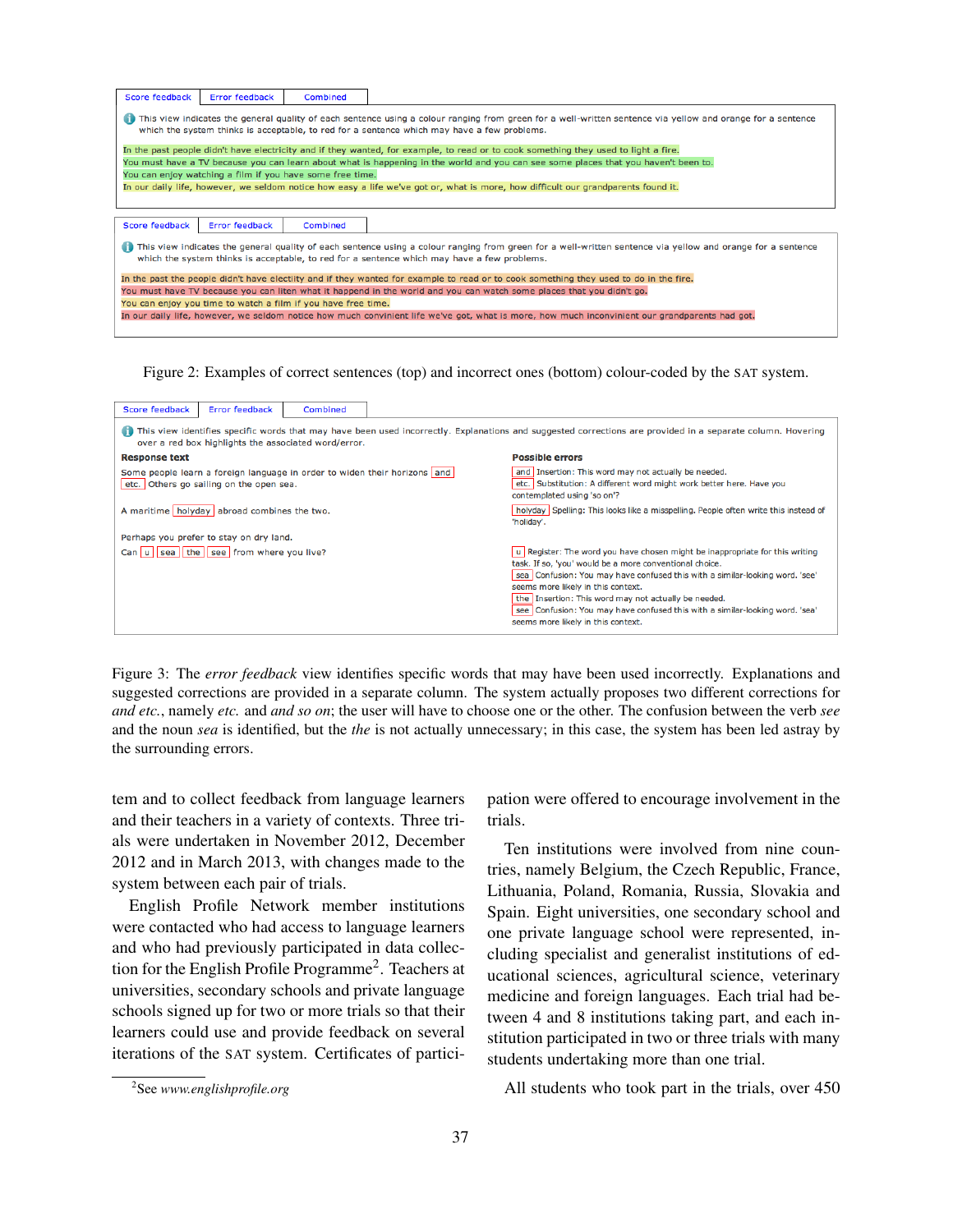in total, were expected to be at or above the upperintermediate (CEFR B2) level as this was the level at which the SAT system was designed to function.

Three initial sets of tasks were developed for the planned system trials, each set consisting of three short written prompts which asked the users to write on a specified topic for a particular purpose, for example:

*Daily life*

*Your English class is going to make a short video about daily life in your town. Write a report for your teacher, suggesting which activities should be filmed, and why.*

Tasks were based on retired questions from an international proficiency test at B2 level of the CEFR. Each task was given a short name which was shown in the SAT system in order for the users to select the most interesting or relevant task for themselves.

A short set of instructions was produced for both teachers and students which was emailed to the main contact in each institution and passed on to their colleagues, teachers and students who were interested in taking part in the trial.

The trials operated as follows:

- The main institutional contact receives an invitation to participate in the trials.
- Interested institutions receive instructions and confirm the number of class keys required (sign-up codes for the system).
- Main contact and teachers at each institution log in and work through the system as if they are a language learner, by completing a demographic questionnaire, writing 1–3 tasks which are assessed by the system, and finally completing a short user satisfaction questionnaire.
- Students work through the SAT system either with the support of their teacher in class or remotely.

#### 3.1 SAT system usage

During Trial 1, on the busiest day there were 155 submissions and the highest number of users on a single day was 32. These figures indicate that

| Revisions      | Count |
|----------------|-------|
| 1              | 292   |
| $\overline{2}$ | 272   |
| 3              | 142   |
| $\overline{4}$ | 78    |
| 5              | 50    |
| 6              | 28    |
| $\overline{7}$ | 15    |
| 8              | 25    |
| 9              | 11    |
| 10             | 14    |
| $11 - 15$      | 21    |
| $16 - 20$      | 6     |
| 20             | 5     |

Table 2: Number of revisions per task response.

all users were submitting their work for assessment more than once, which suggests that the system is being used in an iterative fashion as envisaged. During Trial 2, the busiest day saw more than twice as many submissions as during the first trial (442), and the most people online on any one day almost doubled to 62. Across both trials we collected around 3000 submissions in total, including revisions; the average number of revisions for a submitted piece of writing is 3.2 with the highest figure being 54 revisions (see Table 2 for details). This suggests that some users write their first response, then make changes to one word or phrase at a time, resulting in such a large number of revisions. When more than one revision has been submitted, the score given by the system to the last revision is higher than that given to the initial revision in over 80% of the cases. Current changes to the system allowing system administrators to check on intermediate versions of submitted texts are underway.

#### 3.2 Feedback

In addition to looking at the writing submitted by users of the system, there was both numerical and written feedback available to the system developers. This was used to suggest changes to the system at subsequent trials.

As can be seen from Table 3, user satisfaction scores were generally high and increased from Trial 1 to Trial 2. In the first pilot, the written feedback from instructors was generally positive whilst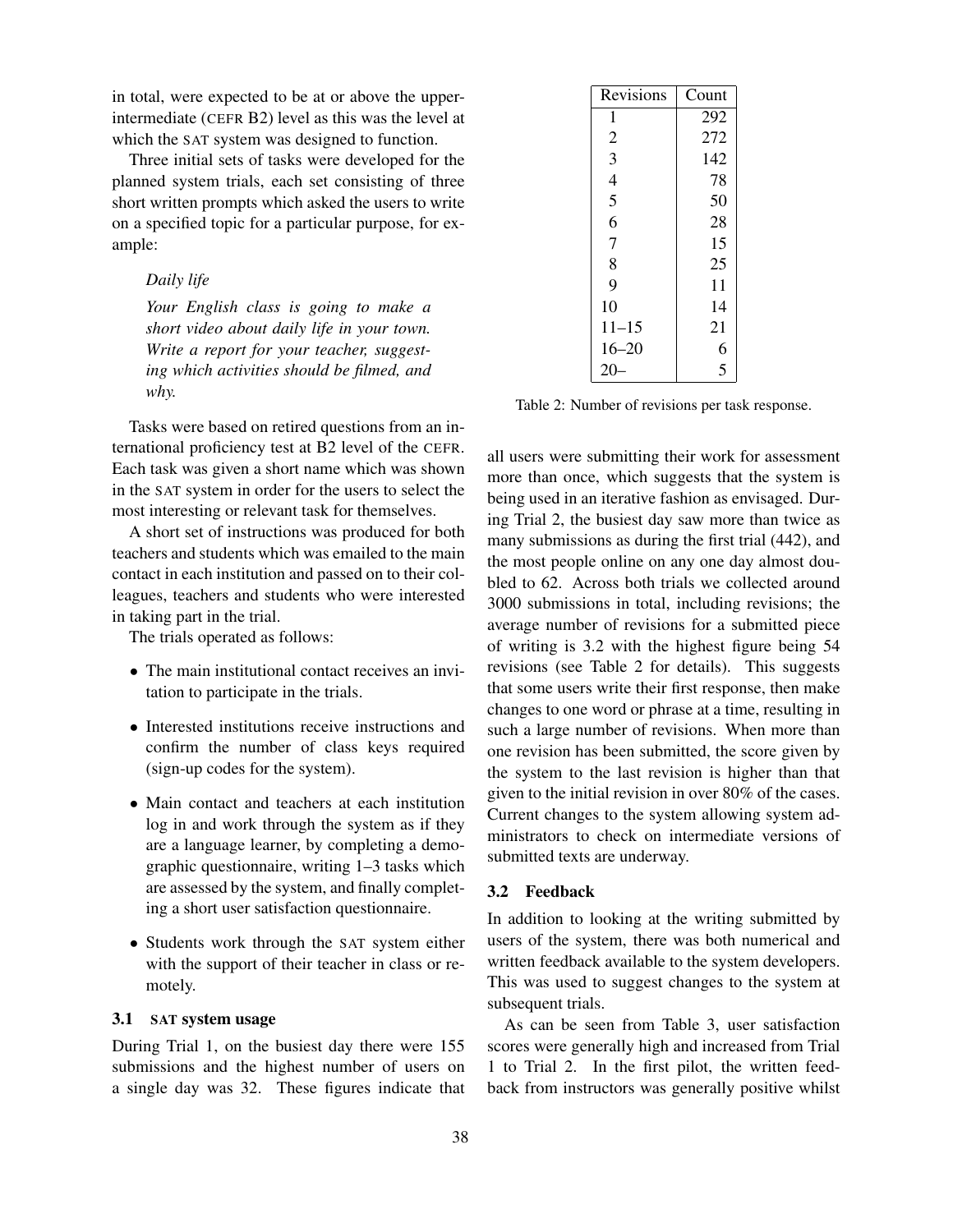|                                                                              | Trial 1 | Trial 2 $\vert$ |
|------------------------------------------------------------------------------|---------|-----------------|
| Using the SAT system helps me to write better in English.                    | 3.80    | 3.92            |
| I find the SAT system useful for understanding my mistakes.                  | 3.74    | 3.96            |
| I think the sentence colouring is useful.                                    | 3.74    | 4.15            |
| I think the word-level information [error feedback] is useful.               | 3.86    | 4.12            |
| The SAT system is easy to use.                                               | 4.45    | 4.49            |
| The feedback on my writing is clear.                                         | 3.80    | 3.93            |
| If you have used the SAT system before, has it improved since the last time? |         | 3.86            |

Table 3: Average feedback scores on a scale from 1 (strongly disagree) to 5 (strongly agree).

the learner feedback was mixed, especially when it comes to sentence evaluation:

*In summary, I liked this system, because the sentence colouring suggests me to think about my writing style, mistakes, what I should improve, change. This system is not like a teacher, who checks all our errors, but makes us develop our critical thinking, which is the most important for writing especially. [...]*

*It's okay the way of colouring system, the problem is that it doesn't tell you specifically what's wrong with constructions so you have think what you failed.*

The fact that the system provides almost immediate feedback has been appreciated:

*I like that the paragraphs which I wrote assesed so quickly. . . . Secondly, I really like that student can correct his text till it gets ideal.*

Users have also made suggestions for improvements, which have been essential for deciding which parts of the system should be developed further.

#### 3.3 System changes

As a result of feedback and the team's extensive use of the system, after each trial changes were made both to the on-screen experience and behind the scenes. After Trial 1, the system was amended to enable users to see paragraph breaks in the corrected version (which before had not been shown in the assessed view of the text). There was also a new error view with permanently visible explanations and examples and an additional question on the feedback questionnaire which asked whether users felt the

| Words       | Count |
|-------------|-------|
| $0 - 99$    | 540   |
| $100 - 199$ | 1,294 |
| $200 - 299$ | 928   |
| 300-399     | 201   |
| 400-499     | 67    |
| 500-999     | 26    |
| $1,000 -$   | 36    |

Table 4: Number of words per submission.

system had improved since the previous time they used it. Behind the scenes, the server was upgraded to cope with anticipated demand and code was written so that administrators could review statistics on usage.

At the time of writing the third SAT system trial was underway. In the first two trials the total number of words collected was over 600,000 with an average response length of around 1100 characters or 200 words. Encouragingly, there were many longer responses including twelve over 1080 words in length and the longest written to date is 1773 words. These figures indicate that the system is not restrictive, but encourages and inspires students to write. Table 4 gives an overview of the script length distribution.

Following two successful trials, the third trial aimed to involve new and existing users and to provide more detailed teacher feedback.

### 4 Conclusions

In this paper, we described a tool that provides feedback to learners of English at three different levels of granularity: an overall assessment of their proficiency, assessment of individual sentences, and diagnostic feedback on local issues including spelling and word choice. We argued that the use of visual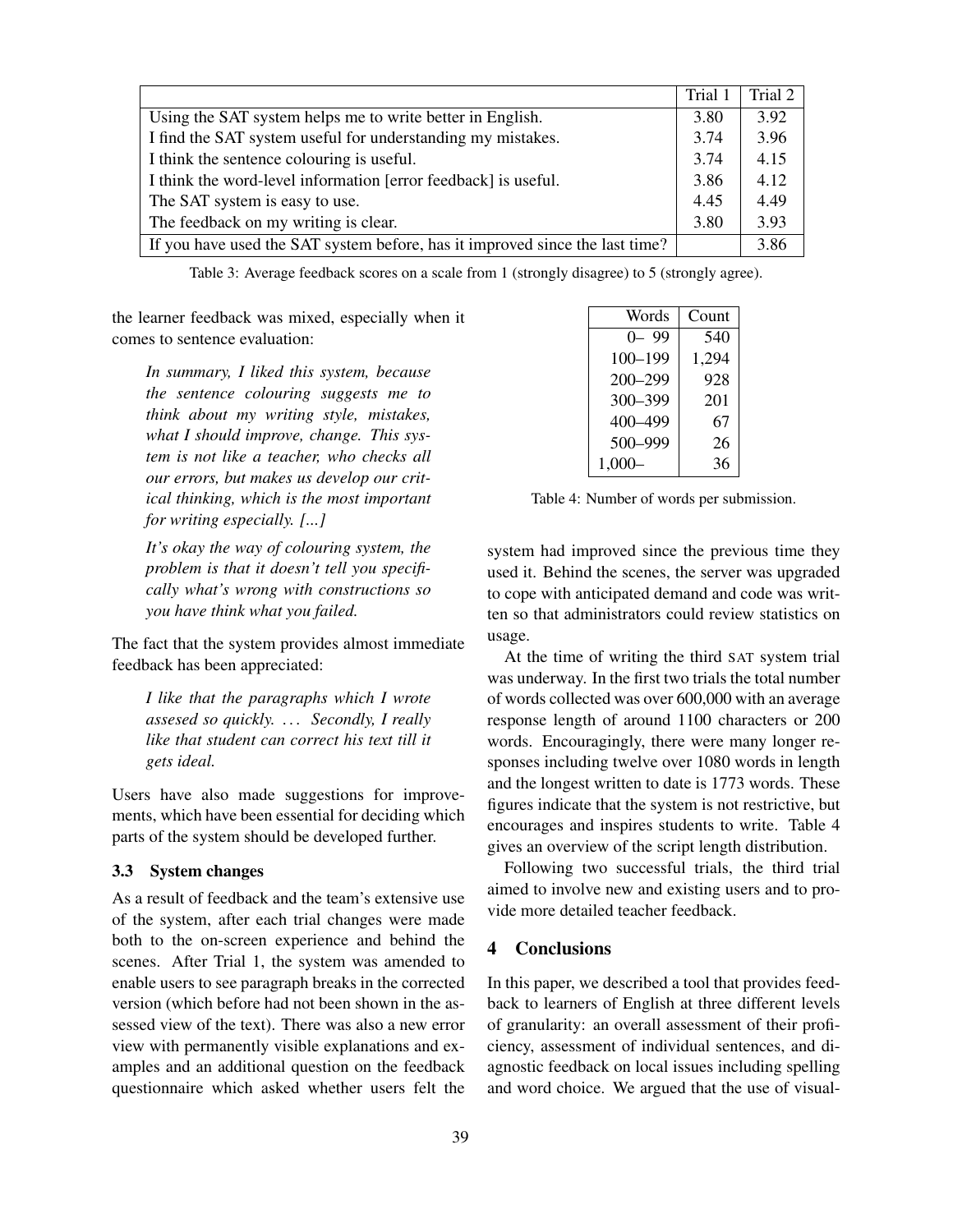isation techniques is important, as they allow us to go beyond the mere display of a number, can stimulate the learners' visual perceptions, and can display information in an intuitive and easily interpretable way. The usefulness and usability of the tool as a whole, as well as of its components, was confirmed through questionnaire-based evaluations, where, for example, the perceived usefulness of the sentence colouring received an average of 4.15 on a 5-point scale.

The first component of the SAT system, scriptlevel assessment, uses a machine learner to predict a score for a text and roughly estimate someone's proficiency level based on lexical and grammatical features. The second component allows for an automatic evaluation of the linguistic quality of individual sentences. We proposed a method for generating sentence-level scores, which we use for training our model. Using this method, we were able to learn what features can be used to evaluate linguistic quality of (relatively short) sentences. Indicating problematic regions via highlighting of sentences may be better from a pedagogic point of view than detecting and correcting all errors identified in the text. The third component automatically provides diagnostic feedback on local errors with high precision on the basis of a few templates, without relying on manually crafted rules.

The trials undertaken so far have improved the functionality of the system in regard to what is on offer to teachers and their students, but they have also provided the basis for further research and development to enhance the system's functionality and design and move towards wider deployment. We plan to continue improving the methodologies used for providing feedback to learners, as well as adding further functionality, such as L1-specific feedback. Another logical next step would be to continue towards lower levels of granularity, moving from the sentence as the unit of assessment to clauses and phrases, which may be particularly beneficial for more advanced language users who write longer and more complex sentences.

# Acknowledgements

Special thanks to Ted Briscoe and Marek Rei, as well as to the anonymous reviewers, for their valuable contributions at various stages.

#### References

- Øistein E. Andersen. 2011. Semi-automatic ESOL error annotation. *English Profile Journal*, 2.
- Yigal Attali and Jill Burstein. 2006. Automated essay scoring with e-Rater v.2.0. *Journal of Technology, Learning, and Assessment*, 4(3):1–30.
- Yigal Attali, Don Powers, Marshall Freedman, Marissa Harrison, and Susan Obetz. 2008. Automated Scoring of short-answer open-ended GRE subject test items. Technical Report 04, ETS.
- Tamar Ben-Bassat, Joachim Meyer, and Noam Tractinsky. 2006. Economic and subjective measures of the perceived value of aesthetics and usability. *ACM Transactions on Computer-Human Interaction*, 13(2):210–234.
- Siegfried Bös and Manfred Opper. 1998. Dynamics of batch training in a perceptron. *Journal of Physics A: Mathematical and General*, 31(21):4835–4850.
- Ted Briscoe, John Carroll, and Rebecca Watson. 2006. The second release of the RASP system. In *ACL-Coling'06 Interactive Presentation Session*, pages 77– 80.
- Ted Briscoe, Ben Medlock, and Øistein E. Andersen. 2010. Automated assessment of ESOL free text examinations. Technical Report UCAM-CL-TR-790, University of Cambridge, Computer Laboratory.
- Jill Burstein, Martin Chodorow, and Claudia Leacock. 2003. Criterion: Online essay evaluation: An application for automated evaluation of student essays. In *Proceedings of the fifteenth annual conference on innovative applications of artificial intelligence*, pages  $3-10$ .
- Council of Europe. 2001. *Common European Framework of Reference for Languages: Learning, Teaching, Assessment*. Cambridge University Press.
- Markus Dickinson, Sandra Kübler, and Anthony Meyer. 2012. Predicting learner levels for online exercises of Hebrew. In *Proceedings of the Seventh Workshop on Innovative Use of NLP for Building Educational Applications*, pages 95–104. Association for Computational Linguistics.
- Semire Dikli. 2006. An overview of automated scoring of essays. *Journal of Technology, Learning, and Assessment*, 5(1).
- Dennis F. Galletta, Alexandra Durcikova, Andrea Everard, and Brian M. Jones. 2005. Does spell-checking software need a warning label? *Communications of the ACM*, 48(7):82–86.
- Michael Gamon, Claudia Leacock, Chris Brockett, William B Dolan, Jianfeng Gao, Dmitriy Belenko, and